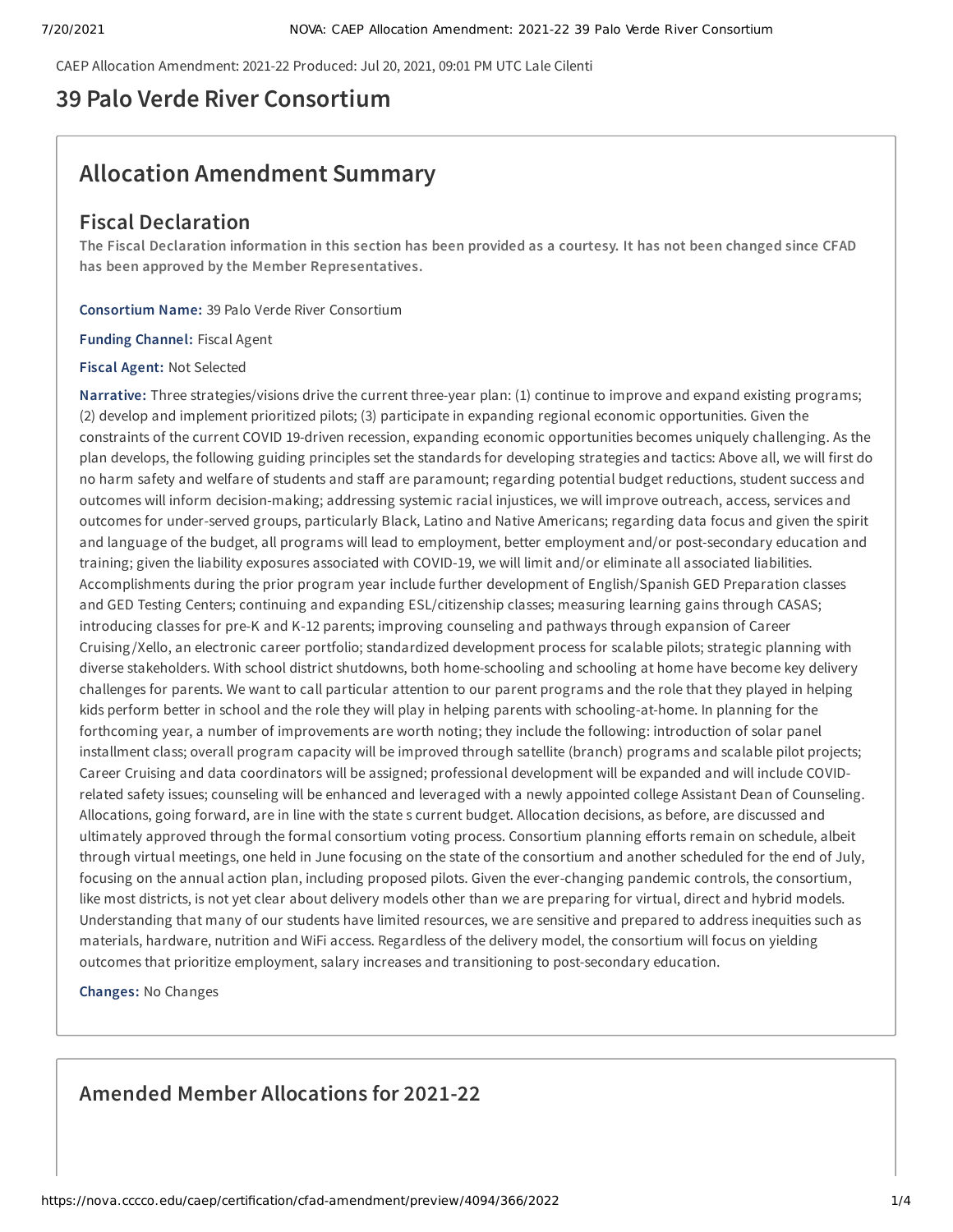| <b>Member Agency</b>              | <b>Amended Allocation</b> | <b>Adjustment Made</b> |
|-----------------------------------|---------------------------|------------------------|
| <b>Needles Unified</b>            | \$0                       |                        |
| Palo Verde CCD                    | \$866,359                 | \$21,233               |
| <b>Palo Verde Unified</b>         | \$0                       |                        |
| <b>Total Allocated to Members</b> | \$866,359                 |                        |
| <b>Total CAEP Funds</b>           | \$866,359                 |                        |
| Total Remaining (Must be \$0)     | \$0                       |                        |

| <b>Member Agencies</b> |                         |                  |                          |
|------------------------|-------------------------|------------------|--------------------------|
| <b>Member Agency</b>   | Member Type             | Contact          | Phone                    |
| Palo Verde CCD         | <b>District</b>         | Ms. Lale Cilenti | (760) 326-5033           |
| <b>Needles Unified</b> | Unified School District | Dr. Mary McNeil  | (760) 326-3891           |
| Palo Verde Unified     | Unified School District | Tracie Kern      | (760) 922-4164 ext: 1239 |

# **Certification & Assurances**

By clicking "Approve" on the approval cards below, you are certifying the CFAD as well as confirming that you and ALL consortium members agree to the Assurances listed below.

## **Assurances**

 $\blacksquare$ 

## **Membership & Decision-Making**

- I certify that any community college district, school district, or county office of education, or any joint powers authority consisting of community college districts, school districts, county offices of education, or a combination of these, located within the boundaries of the adult education region shall be permitted to join the consortium as a member (EC 84905 (a) (b). (See Membership Box above).
- I certify that only members as described above (and in EC 84905) are allowed to join my consortium as members and participate in decision making and approvals whether in a public meeting, or via the NOVA planning, budgeting & expense reporting system.
- I certify that as a condition of joining a consortium, as a member, I shall commit to reporting any funds (as described in EC 84916) available to that member for the purposes of education and workforce services for adults and the uses of those funds through the annual Program Area exercise in NOVA for reporting leveraged funds, and instructional hours.
- I certify that as a member of the consortium my district shall be represented only by an official designated by the governing board of the member (EC 84905 (c)).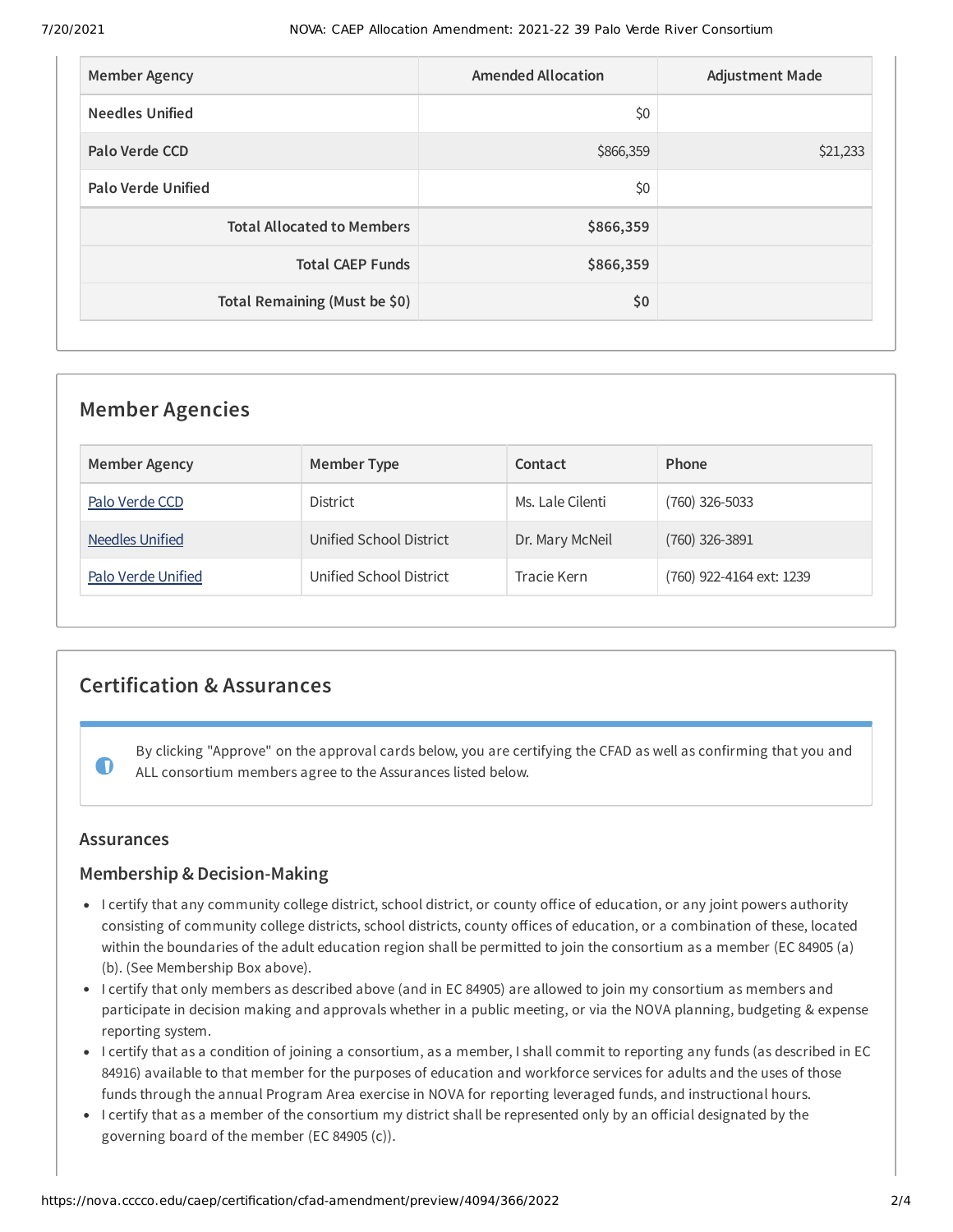- I certify that as a member of the consortium, I shall participate in any decision made by the consortium (EC 84905 (d)(1) (A)).
- I certify that all decision made by the consortium and its members is final (EC 84905 (d)(1)(F)).
- I certify that I will adhere to the consortium rules and procedures and, as agreed upon by the consortium members, to any additional by-laws, charters, etc.

# **Public Meetings**

- I certify that a proposed decision is considered at an open, properly noticed public meeting of the consortium at which members of the public may comment (EC 84905 (d)(1)(B)).
- I certify that the consortium has provided the public with adequate notice of a proposed decision and considered any comments submitted by members of the public, and any comments submitted by members of the public have been distributed publicly (EC 84905  $(d)(1)(C)$ ).
- I certify that the consortium has requested comments regarding a proposed decision from other entities located in the adult education region that provide education and workforce services for adults (EC 84905 (d)(1)(D)(i)).
- I certify that the consortium has requested comments regarding a proposed decision from other entities located in the adult education region that provide education and workforce services for adults (EC 84905 (d)(1)(D)(i)).
- I certify that the consortium has considered input provided by pupils, teachers employed by local educational agencies, community college faculty, principals, administrators, classified staff, and the local bargaining units of the school districts and community college districts before it makes a decision (EC 84905  $(d)(1)(E)$ ).
- I certify that in addition to the meeting requirements listed in EC 84905, and as agreed upon by the consortium members, that I will follow the public meeting requirements listed in the Ralph M. Brown Act as the Brown Act applies to the governing body of any "local body created by state or federal statute." (Ed. Code, section 54952.)

# **Reporting Requirements**

- I certify that I will participate in completing and updating any consortium long range and/or short range planning efforts and/or budget work plans (EC 84906, 84914(a)).
- I certify that all CAEP expenses have been expended in the CAEP seven program areas, and services provided are consistent with the 3-year plan, the annual plan, and my district's work plan & budget as submitted in NOVA (EC 84913 (1-7), 84906, 8914(a)).
- I certify that my expenditures of CAEP funds match the objectives/activities included in the annual plan and the member work plan (EC 84906, 84914(a)).
- I certify that my expenditures of CAEP funds adhere to the allowable uses of funds as identified in the CAEP Fiscal Management Guide.
- I certify that I will report student level enrollment data and outcomes as prescribed by the State CAEP Office (EC 84920).
- I certify that I will share financial expenditure and progress reports with the members of my regional consortium.
- I certify that I understand that as a member if I do not meet any of these items I have certified, I will be deemed an ineffective member which may result in a loss or reduction of CAEP funding (EC 84914(b)).
- I certify that all CAEP expenses have been expended only for the education of persons 18 years of age or older (EC 84901(a)).

### **Palo Verde CCD - Member Representative**

**Lale Cilenti** Dean, Needles Center [lale.cilenti@paloverde.edu](mailto:lale.cilenti@paloverde.edu) (760) 326-5033

Approved by Ms. Lale Cilenti

### **07/15/2021 01:45 PM PDT**